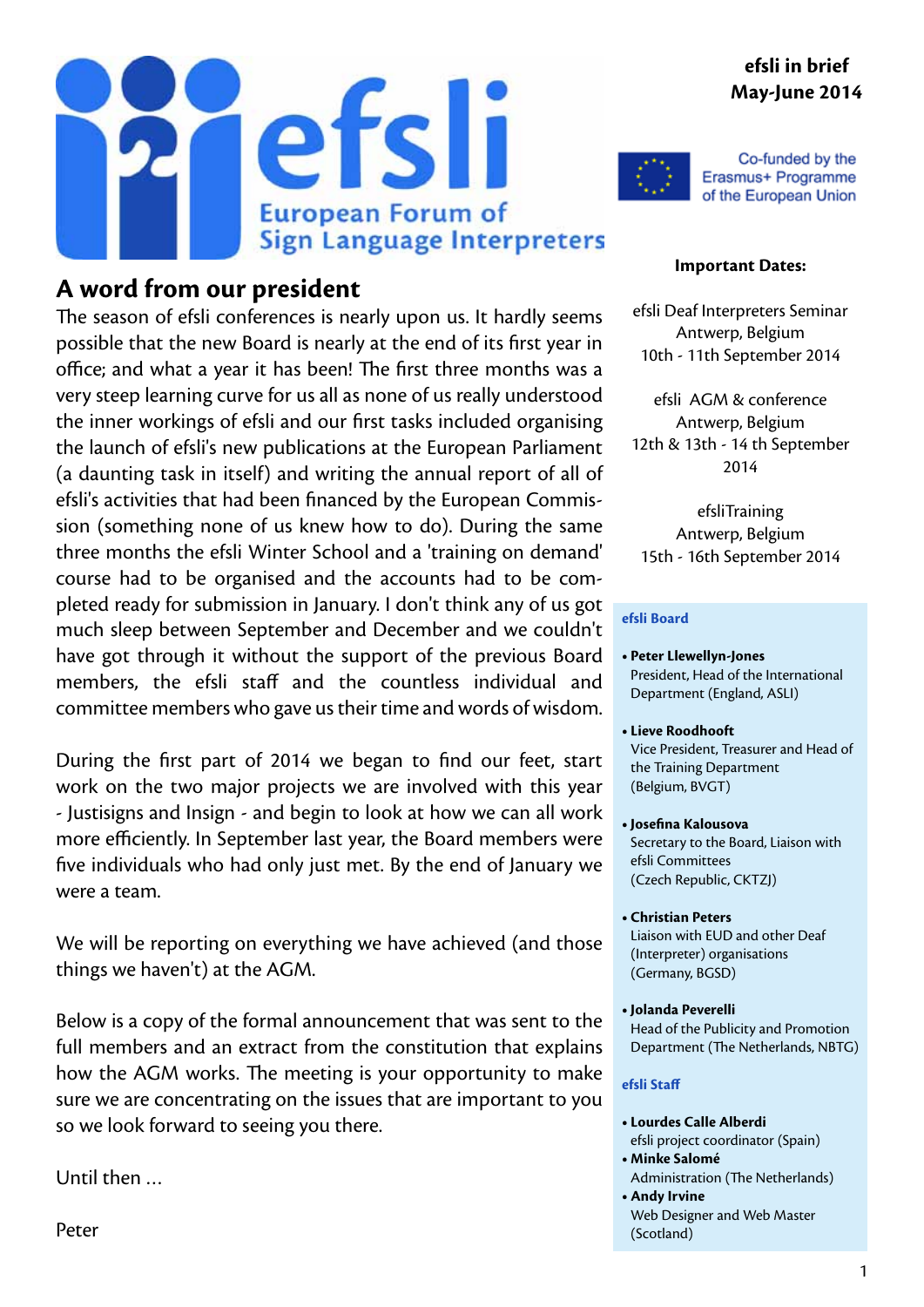#### **AGM and Conference**

## **12-14 September 2014 efsli 2014 AGM and Conference Antwerp, Belgium**



*"Mind tricks: Our brain is the limit. Cognitive processes in sign language interpreting"*



Curious to see who the registered participants are and from which countries they're from? [http://efsli.org/2014/participants/](http://efsli.org/2014/participants/ )

Dear Members

In my capacity as President of the European Forum of Sign language Interpreters, and in accordance with the efsli Constitution (as amended in 2010), I hereby formally announce that the 2014 Annual General Meeting of efsli will take place at the Radisson Blu Astrid Hotel, Koningin Astridplein 7, 2018 Antwerp, Belgium on Saturday 13 September.

All full, associate and individual members are invited to attend, as are interested observers. Only full members (National Associations of Sign Language Interpreters) in good standing are entitled to vote on any motions that may be put to the meeting. Associate and individual members, together with ratified observers, may address the AGM and/or contribute to the discussions at the invitation of the chair.

Please note: proposals for formal motions to be considered by the Annual General Meeting must be submitted to the efsli Secretariat (admin@efsli.org) no later than twelve (12) weeks prior to the meeting (see Article 4 on the next page).

On behalf of the Board and staff of efsli,

I hope that you are able to attend and we look forward to seeing you there.

Yours faithfully

Peter Llewellyn-Jones President European Forum of Sign Language Interpreters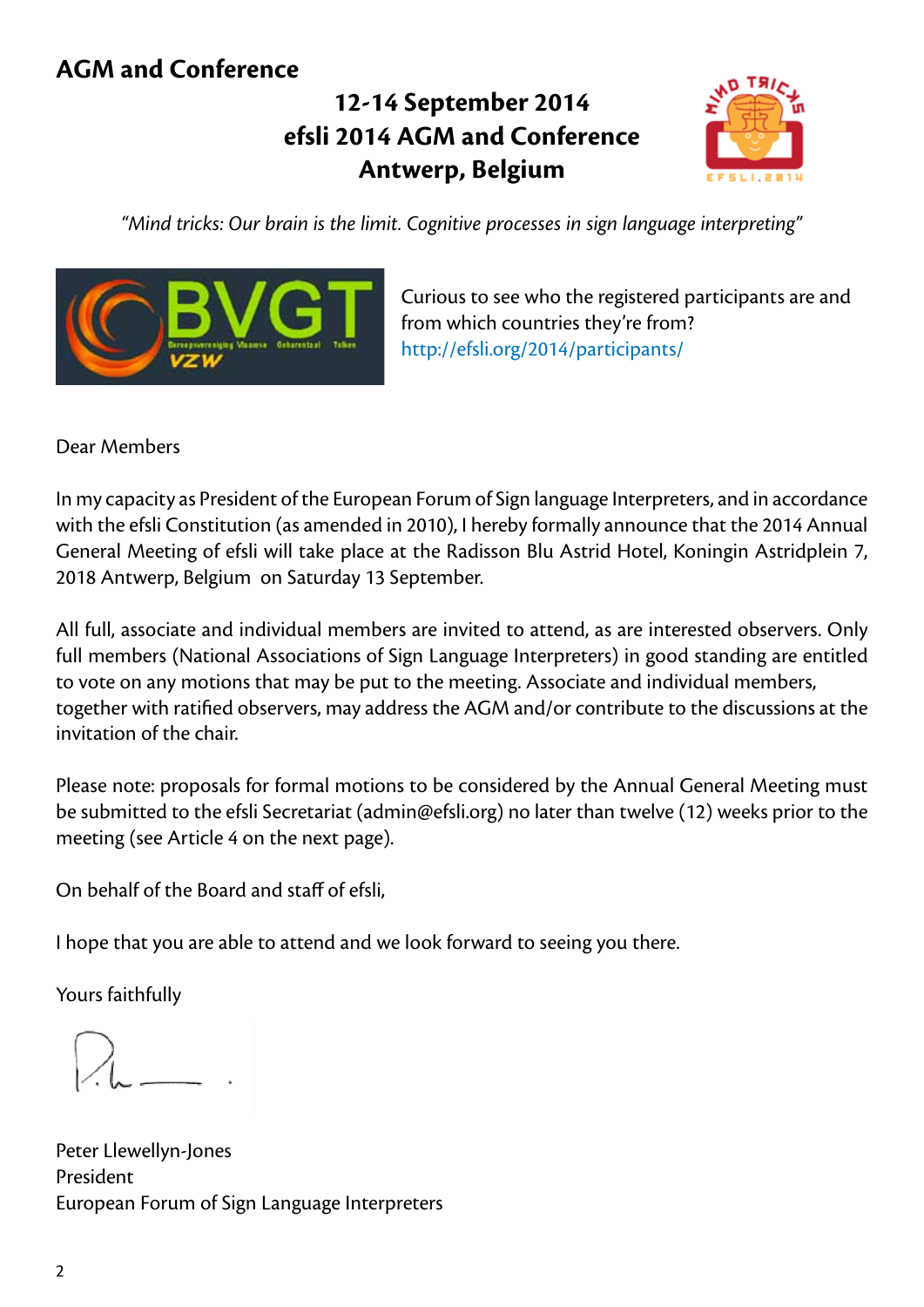Extract from Article 4 of the efsli Constitution as amended September 2010 ARTICLE 4 – ORGANISATION Section 1. The Annual General Meeting

- 1. COMPETENCES The Annual General Meeting ("AGM") of Full Members shall have the following exclusive authority:
- a. to approve the annual budgets and accounts;
- b. to consider and vote on all submitted motions;
- c. to appoint and dismiss Board members;
- d. to expel non-paying Members from efsli;
- e. to amend the Articles of association;
- f. to dissolve and liquidate efsli.

AGM - The AGM shall take place once a year, convened by a letter from the President of efsli at a venue to be agreed upon by the Board. A letter of invitation and agenda for the meeting will be sent to Full, Associate and Individual Members at least eight (8) weeks prior to the date of the AGM. The AGM will be chaired by the President of efsli or, in the event of his/her absence, by a Board Member nominated by the Board. The AGM can also be chaired by an appointed external chairperson, approved before the start of the AGM by the full members.

EXTRAORDINARY MEETING – Extraordinary meetings may be called by the President after consultation with other Board Members or at the request of a minimum of two-thirds (2/3) of the Full Members. Such meetings shall require advance notice of at least twelve (12) weeks.

MOTIONS - Motions to be considered by the AGM shall be submitted to the Board at least twelve (12) weeks before the AGM date. Draft motions received by the Board shall be circulated to the membership at least eight (8) weeks before the AGM date.

QUORUM – The quorum for the AGM shall always comprise at least half of those entitled to vote, except for proposals for amendments in the Articles of Association or for the dissolution of efsli. By entitled we mean those registered representatives of the Full Member organisations physically present at the AGM and in good standing (see article 8.3 of the Internal Rules), as well as Postal Votes (see article 14.7 of the Internal Rules) of Full Members in good standing and Proxy Votes (See article 14.7 of the Internal Rules) of Full Members in good standing.

VOTE – Each Full Member is entitled to two (2) votes at the AGM. All questions/matters, except proposals for amendments in the Articles of Association or for the dissolution of efsli, may be decided by a simple majority vote. The expulsion of non-paying members shall be decided by a two-thirds (2/3) majority vote.

MINUTES – Minutes of every AGM are drawn up by the secretary or the Board Member or appointed person designated by the President at the start of the Meeting, and signed by such secretary or person and the President. The minutes are kept in a separate binder, where they remain at the disposal of all Members and will be distributed to all full members within 6 months after the AGM. Third parties wishing to consult the minutes must address a request to the Board who shall decide to allow the request or not.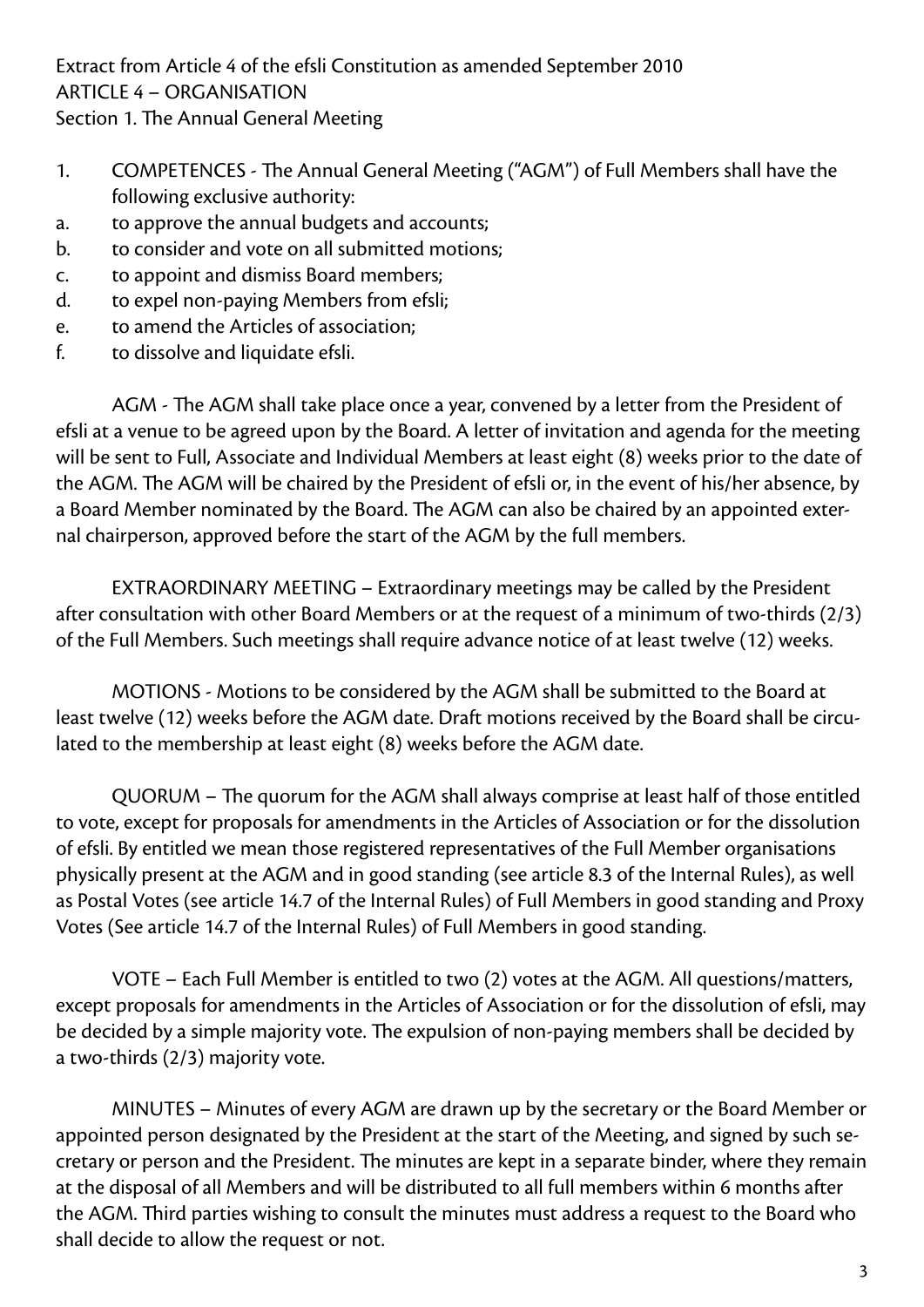#### **Efsli COMMITTEE OF EXPERTS**

The Committee of Experts, chaired by Prof. Lorraine Leeson of Trinity College Dublin, played a central part in the development of the Learning Outcomes and Assessment Guidelines published by efsli at the end of last year and launched at the European Parliament in December.

Since that project has come to an end we have been turning our thoughts to how the commitee can best contribute to efsli in the future. The meetings of the Insign and Justisigns projects have given Peter, efsli's President, an opportunity to have discussions with three of the Committee's members, Lorraine Leeson, Jemina Napier and Myriam Vermeerbergen. As has already been reported, Beppie van den Bogaerde (the newly appointed Professor of Linguistics at The University of Amsterdam) has recently offered her services and Prof. Tobias Haug of the Interkantonal Hochschule für Heilpädagogic Zürich (University of Applied Sciences of Special Needs Education in Zurich) has also expressed an interest in becoming involved. All of the members have particular expertise in a range of disciplines that are central to efsli's work.

As the work and reach of efsli grows, the Board and committees are finding themselves involved in an increasing diversity of specialist areas from training to project development, research and consultancy.

One of the ideas we have discussed is that the Committee of Experts could form sub-committees made up of members with specific expertise to develop position papers and advise the efsli Board on its day to day work. Any position papers or policy developments could then be put to the Annual General Meeting for further discussion and, if felt appropriate, agreement.

The Board intends to continue these initial discussions with the Committee of Experts over the summer and, if we can come up with a feasible and useful plan, present this to the AGM in September.

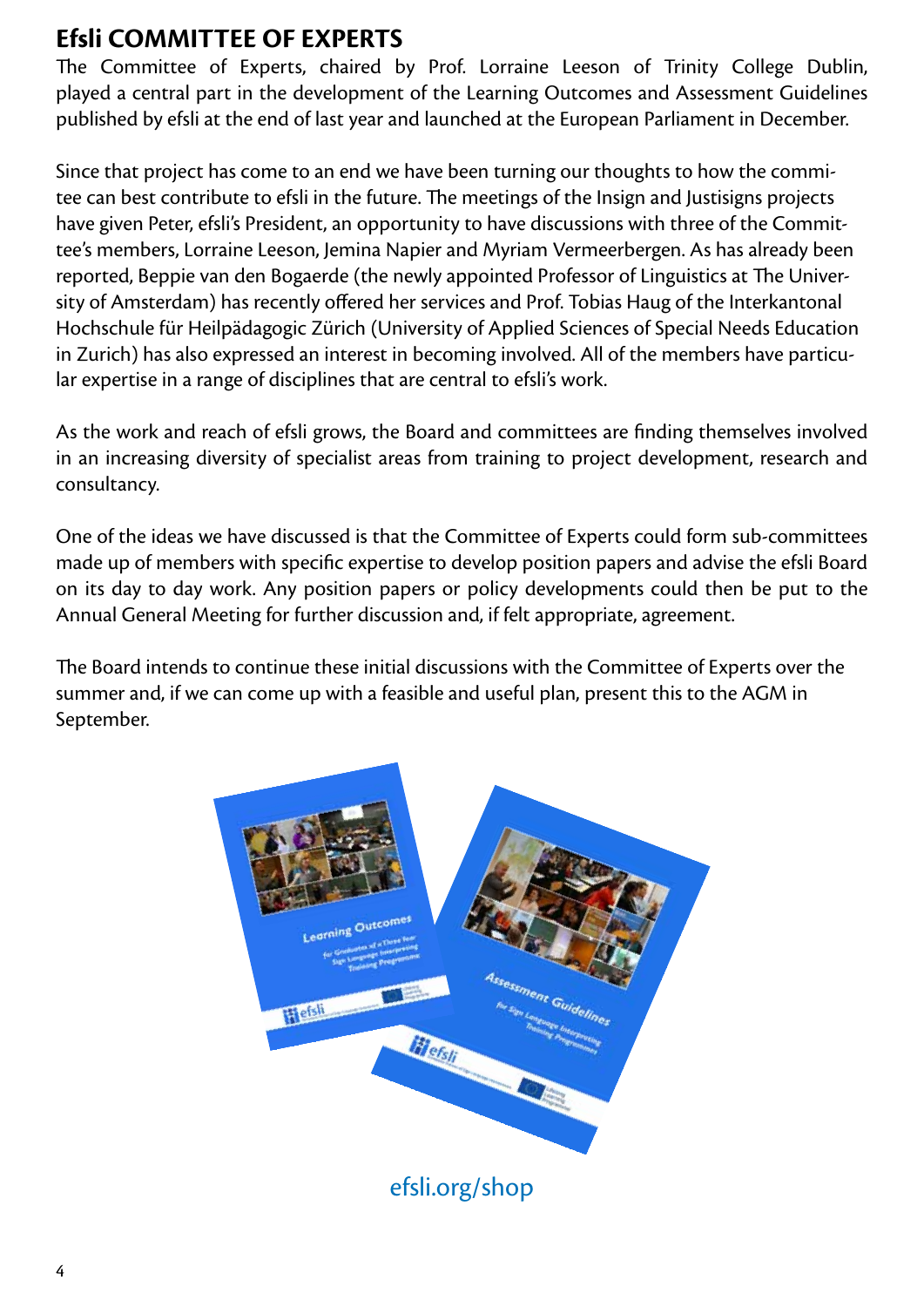# STOP PRESS!



### **European Funding**

The European Commission has now confirmed that efsli has been awarded an 'Operating Grant' for this year, 2014. The grants for 2014 should have been available in January but the European Parliament failed to agree the EU budget on time, meaning that the funding of all activities was put on hold. We heard at the beginning of 2014 that applications for funding were, at last, being invited for this year and Lourdes and Peter spent many hours completing the applications for two different grants (knowing that we couldn't get both but hoping that two applications under different budget headings would increase our chances). The grant we have been given is under the Erasmus+ programme-Key action 3, Civil Society Cooperation in the Field of Education and Training, and you will now see the Erasmus+ logo appearing on the efsli websites, publications, certificates and correspondence.

It will take Lieve Roodhooft, the efsli Treasurer, Peter and the other members of the Board several days, perhaps even a couple of weeks, to go through the whole of this year's budget to see what can now be funded and what can't.

We are not quite 'out of the woods' yet because the money will only cover just over 50% of our expenditure this year and every cent we spend will have to justified against the proposed work programme. Never-the-less, it has come as a great relief and we can now begin to plan accordingly. So, we have some very good news and quite a few smiles to take us into the summer!

## **JUSTISIGNS**

The second meeting of the Justisigns partners was held at Heriot-Watt University in Edinburgh on 19th and 20th June. Professors Lorraine Leeson, Jemina Napier, Myriam Vermeerbergen, Graham Turner and Tobias Haug, together with Peter from efsli, were able to report on the progress they had made and Liese Katschinka, the President of EULITA, joined us by Skype for our discussions on the Friday. It was agreed that the project would need to focus on one particular aspect of legal interpreting as the field encompasses far too many different settings, from solicitors meetings to asylum hearings and high court trials. The meeting agreed that, in the first instance, the partners would concentrate on interpreting in police stations. Tobias and Peter have agreed to meet in Zurich in October to start designing a focused training course for sign language interpreters.

In the meantime, Heriot-Watt University, Trinity College Dublin and KU Leuven will concentrate on developing information and training for the Deaf Community and police forces across Europe. EULITA will be supporting all of the partners by providing information, experience and expertise relating to the provision of spoken language interpreting services in the various legal domains. There will be a short workshop on the Justisigns and Insign projects in Antwerp on Sunday 14th September, after the close of the efsli Conference.